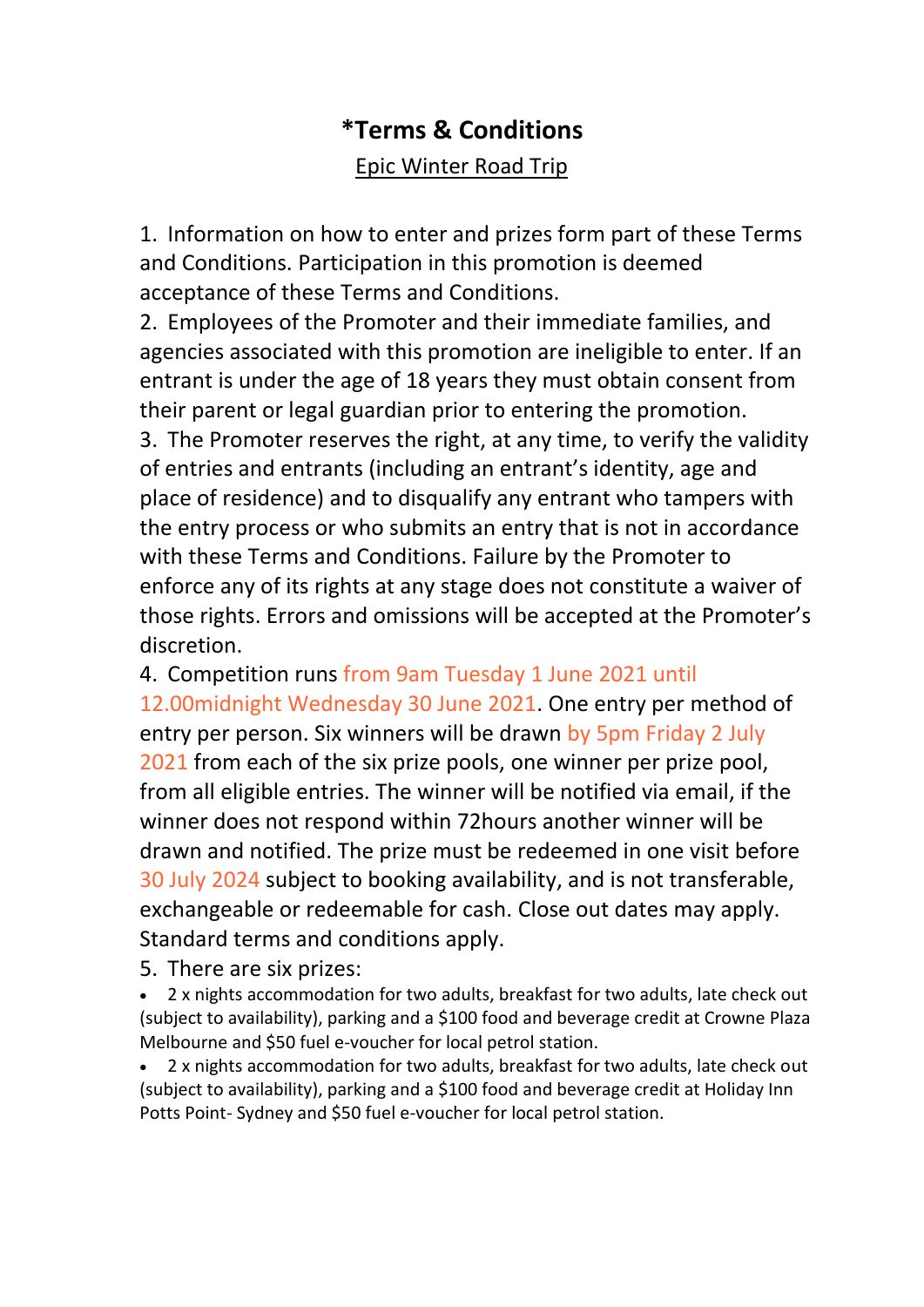• 2 x nights accommodation for two adults, breakfast for two adults, late check out (subject to availability), parking and a \$100 food and beverage credit at Crowne Plaza Canberra and \$50 fuel e-voucher for local petrol station.

• 2 x nights accommodation for two adults, breakfast for two adults, late check out (subject to availability), parking and a \$100 food and beverage credit at Crowne Plaza Sydney Coogee Beach and \$50 fuel e-voucher for local petrol station.

• 2 x nights accommodation for two adults, breakfast for two adults, late check out (subject to availability), parking and a \$150 food and beverage credit at voco Gold Coast and \$50 fuel e-voucher for local petrol station.

• 2 x nights accommodation for two adults, breakfast for two adults, late check out (subject to availability), parking and a \$150 food and beverage credit at InterContinental Melbourne and \$50 fuel e-voucher for local petrol station.

Each entrant is allocated to one prize pool based on the hotel they select within their entry. The entire prize must be redeemed within one stay. To be used in full in one visit by 30 July 2024.

6. If a prize winner is under the age of 18 years, the prize will be awarded to the winner's nominated parent or guardian. Entrants acknowledge that all content posted on Facebook must be in accordance with Facebook terms (www.facebook.com/legal/terms) 7. If this promotion is interfered with in any way or is not capable of being conducted as reasonably anticipated due to any reason beyond the reasonable control of the Promoter, the Promoter reserves the right, in its sole discretion, to the fullest extent permitted by law to (a) disqualify any entrant; and/or (b) to modify, suspend, terminate or cancel the promotion, as appropriate. 8. Except for any liability that cannot by law be excluded, including the Non-Excludable Guarantees, the Promoter (including its respective officers, employees and agents) is not responsible for and excludes all liability (including negligence), for any personal injury; or any loss or damage (including loss of opportunity); whether direct, indirect, special or consequential, arising in any way out of: (a)any technical difficulties or equipment malfunction (whether or not under the Promoter's control);(b)any theft, unauthorised access or third party interference; (c) any entry or prize claim that is late, lost, altered, damaged or misdirected (whether or not after their receipt by the Promoter) due to any reason beyond the reasonable control of the Promoter; (d) any variation in prize value to that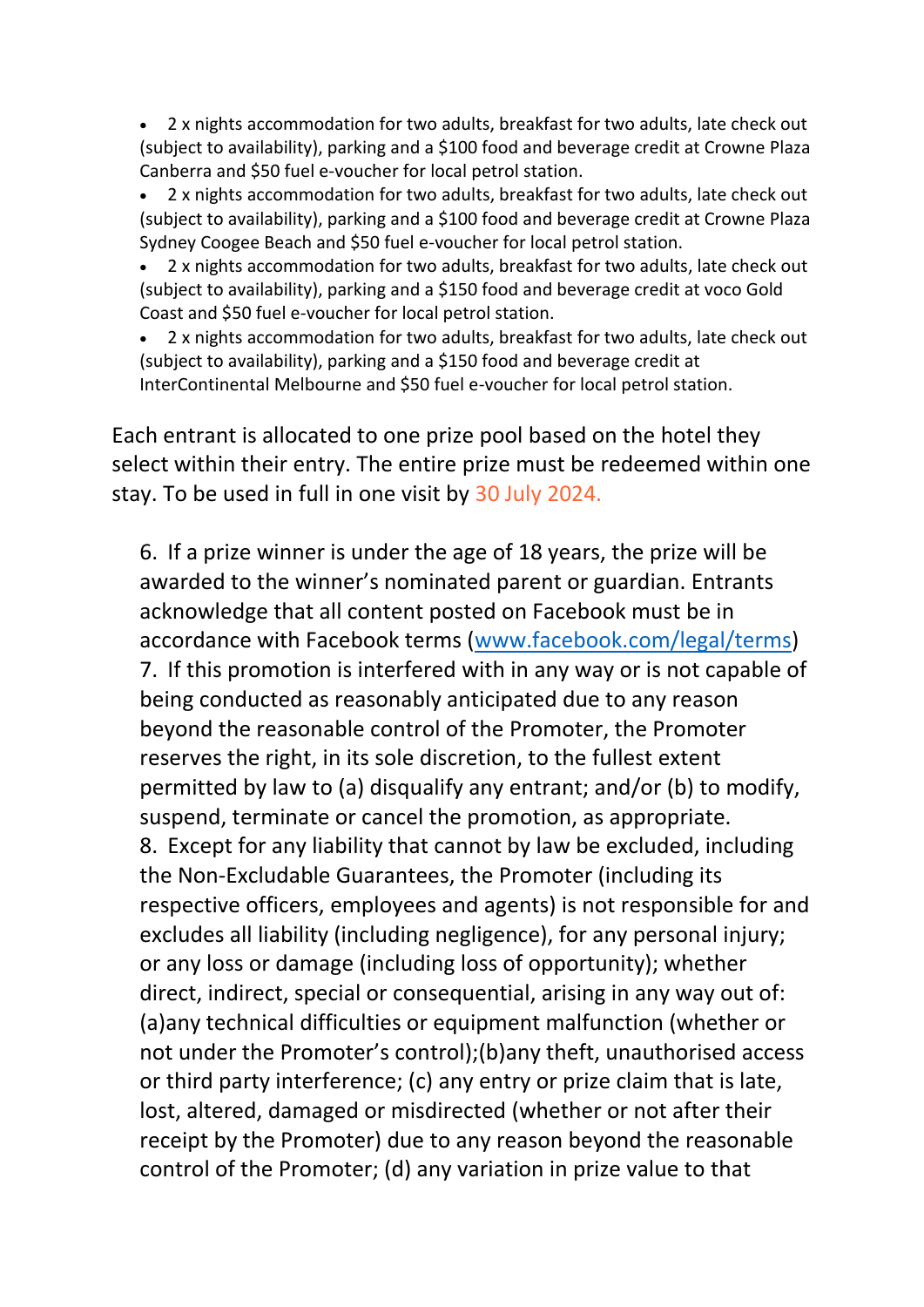stated in these terms and conditions; (e) any tax liability incurred by a winner or entrant; or (f) use of a prize; or (g) arising in any other way out of the promotion.

9. Entrants consent to the Promoter using the entrant's name in the event they are a winner (including in any media for an unlimited period of time without remuneration for the purpose of promoting this competition (including any outcome), and promoting any products manufactured, distributed and/or supplied by the Promoter.

10. The Promoter collects personal information in order to conduct the promotion and may, for this purpose, disclose such information to third parties, including but not limited to agents, contractors, service providers, prize suppliers and, as required, to Australian regulatory authorities. Entry is conditional on providing this information. The Promoter may, for an indefinite period, unless otherwise advised, use the information for promotional, marketing, publicity, research and profiling purposes, including sending electronic messages or telephoning the entrant. Entrants should direct any request to opt out, access, update or correct information to the Promoter. All entries become the property of the Promoter.

11. The recipient of the prize agrees to abide by all the terms set out. The promoter accepts no responsibility for any loss, injury or damage caused by participating in this competition or redeeming the prize.

12. The Promoter is IHG Australia trading as:

• Crowne Plaza Melbourne, 1-5 Spencer Street, Melbourne, VIC 3008, Australia

• InterContinental Melbourne, 495 Collins Street, Melbourne VIC 3000, Australia

• Holiday Inn Sydney Potts Point - Sydney, 203 Victoria St, Potts Point, NSW 2011, Australia

• Crowne Plaza Canberra, 1 Binara Street, Canberra, ACT 2601, Australia

• Crowne Plaza Sydney Coogee Beach, 242 Arden Street, Coogee, NSW 2034, Australia